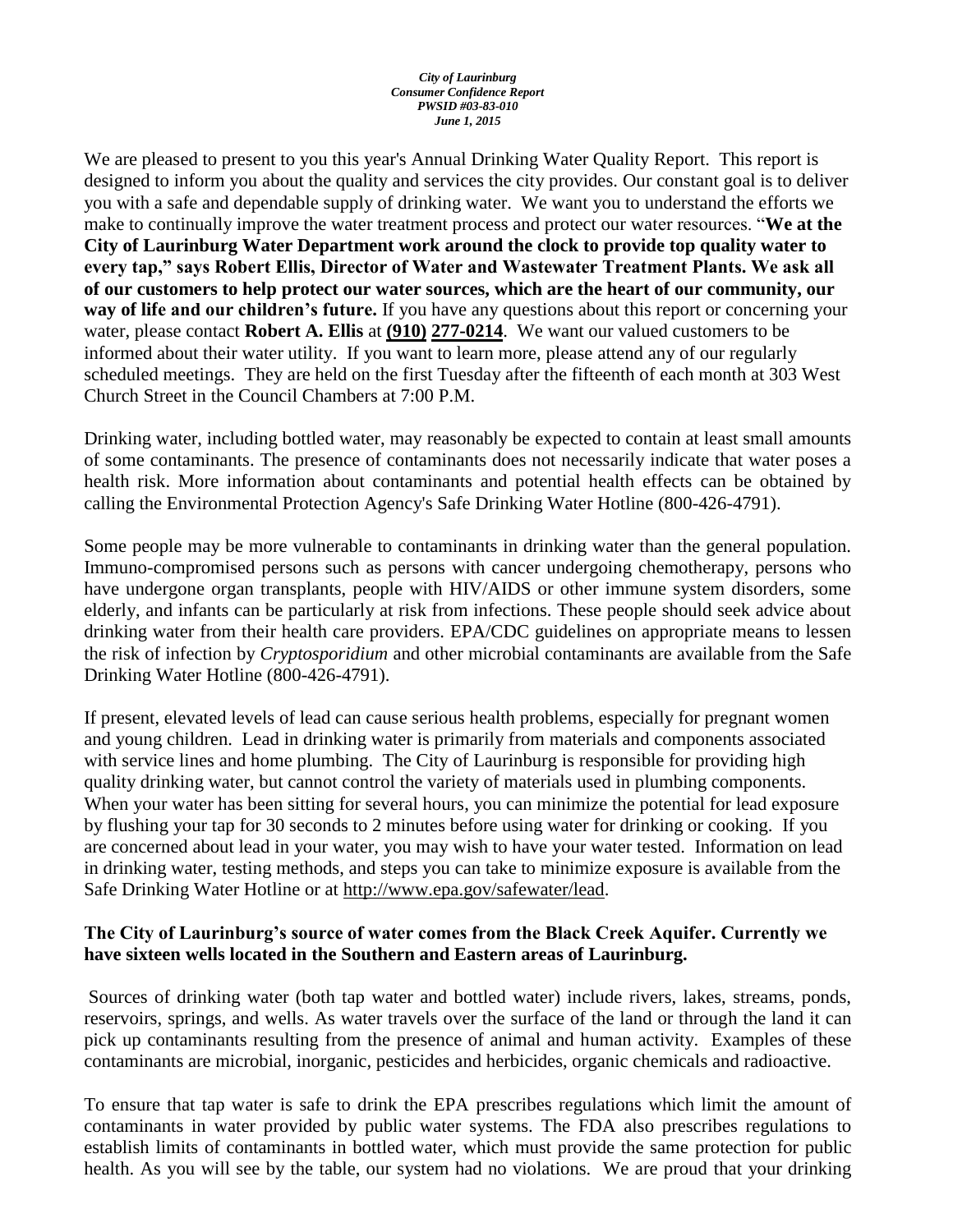water meets or exceeds all Federal and State requirements. We have determined through our monitoring process that contaminants were detected however the EPA has determined that your water is SAFE.

## **Source Water Assessment Program (SWAP) Results**

The NC Department of Environment and Natural Resources (DENR), Public Water Supply (PWS) Section, Source Water Assessment Program (SWAP) conducted assessments for all drinking water sources across North Carolina. The purpose of the assessments was to determine the susceptibility of each drinking water source (well or surface water intake) to Potential Contaminant Sources (PCSs). The results of the assessment are available in SWAP Assessment Reports that include maps, background information and a relative susceptibility rating of Higher, Moderate or Lower.

The relative susceptibility rating of each source for the City of Laurinburg was determined by combining the contaminant rating (number and location of PCSs within the assessment area) and the inherent vulnerability rating (i.e., characteristics or existing conditions of the well or watershed and its delineated assessment area). The assessment findings are summarized in the table below:

# **Susceptibility of Sources to Potential Contaminant Sources (PCS)**

| <b>Source Name</b>         | <b>Susceptibility</b><br>Rating | <b>SWAP Report Date</b> |
|----------------------------|---------------------------------|-------------------------|
| Well#2,6,14,15,17,18,19&20 | Higher                          | March 2010              |
| Well #5,6 $&7-13$          | Moderate                        | March 2010              |

The complete SWAP Assessment report for the City of Laurinburg may be viewed on the web at: [www.ncwater.org/pws/swap.](http://www.ncwater.org/pws/swap) To obtain a printed copy of this report, send a written request to Source Water Assessment Program – Report Request, 1634 Mail Service Center, Raleigh, NC 27699-1634, or email requests to swap@ncdenr.gov. Please indicate your system name, "City of Laurinburg", PWSID 03-83-010 and provide your name, mailing address and phone number. If you have any questions about the SWAP report please contact the Source Water Assessment staff by phone at 919- 707-9098.

It is important to understand that a susceptibility rating of "higher" does not imply poor water quality, only the system's potential to become contaminated by PCSs in the assessment area.

We routinely monitor contaminants in your drinking water according to Federal and State laws. The table on the following page lists all the drinking water contaminants that we detected in the last round of sampling for the particular contaminant group. The presence of contaminants does not necessarily indicate that water poses a health risk. **Unless otherwise noted, the data presented in this table is from testing done January 1 through December 31, 2013.** When water travels over land or underground it can pick up substances.

Unregulated contaminants are those for which EPA has not established drinking water standards. The purpose of unregulated contaminant monitoring is to assist EPA in determining the occurrence of unregulated contaminants in drinking water and whether future regulations are warranted.

## **Important Drinking Water Definitions:**

*Non-Detects (ND)* - Laboratory analysis indicates that the contaminant is not present at the level of detection set for the particular methodology used.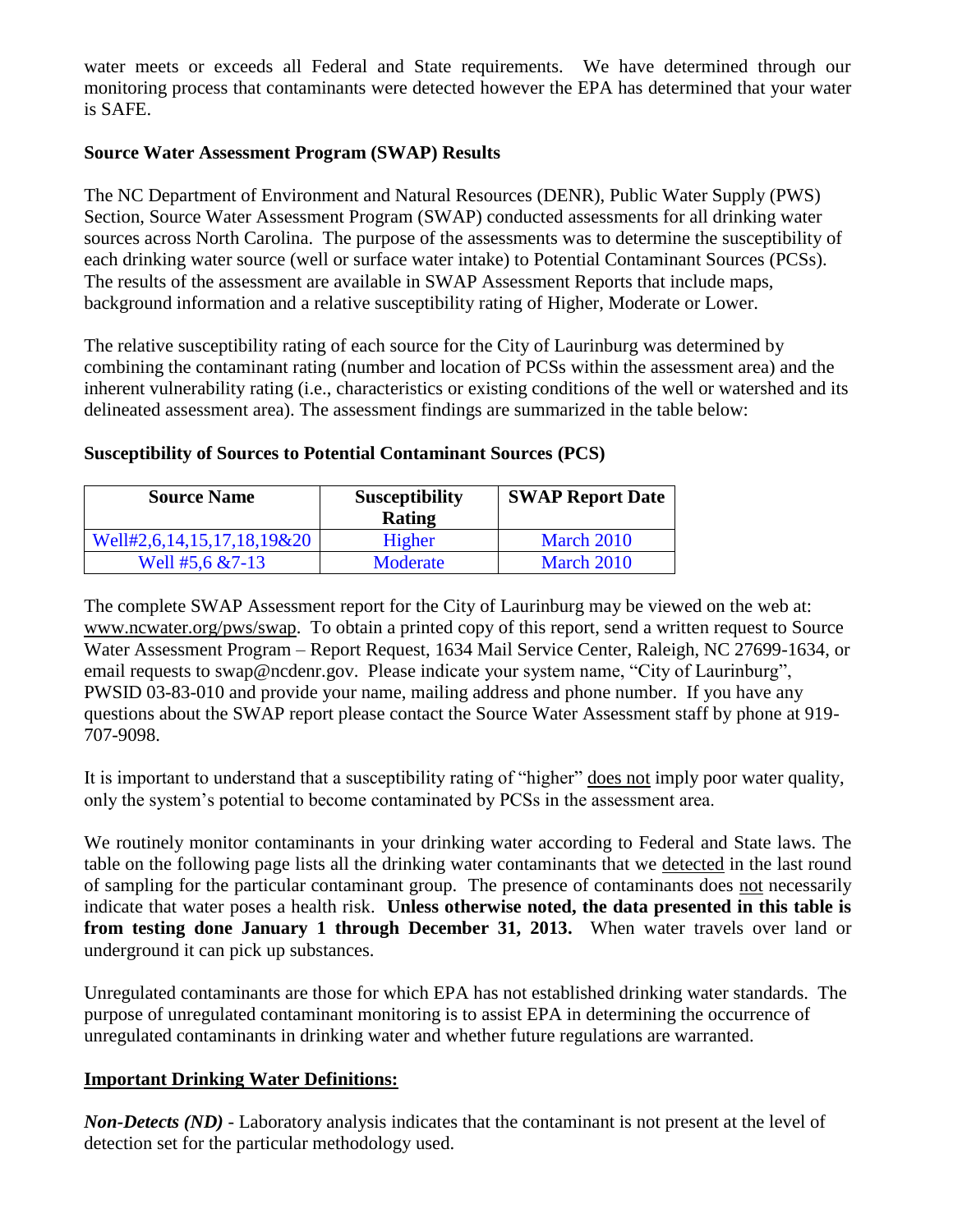*Parts per million (ppm) or Milligrams per liter (mg/L)* - One part per million corresponds to one minute in two years or a single penny in \$10,000.

*Parts per billion (ppb) or Micrograms per liter (ug/L)* - One part per billion corresponds to one minute in 2,000 years, or a single penny in \$10,000,000.

*Action Level (AL) -* The concentration of a contaminant which, if exceeded, triggers treatment or other requirements which a water system must follow.

*Maximum Contaminant Level (MCL)* - The highest level of a contaminant that is allowed in drinking water. MCLs are set as close to the MCLGs as feasible using the best available treatment technology. *Maximum Contaminant Level Goal (MCLG)* - The level of a contaminant in drinking water below which there is no known or expected risk to health. MCLGs allow for a margin of safety.

#### **Inorganic Contaminants**

| Contaminant (units) | Sample<br>Date | MCL<br>Violation<br>Y/N | Your<br>Water | Range<br>High<br>Low | <b>MCLG</b> | <b>MCL</b> | Likely Source of Contamination                                                                                                  |
|---------------------|----------------|-------------------------|---------------|----------------------|-------------|------------|---------------------------------------------------------------------------------------------------------------------------------|
| Fluoride (ppm)      | 03/13<br>2014  |                         | .66           | ∸                    |             |            | Erosion of natural deposits; water additive<br>which promotes strong teeth; discharge<br>from fertilizer and aluminum factories |

**Nitrate/Nitrite Contaminants** 

| Contaminant (units)         | <b>MCL</b><br>Violation<br>Y/N | Your<br>Water | Range<br>High<br>$L$ OW | <b>MCLG</b> | <b>MCL</b> | Likely Source of Contamination                                                                    |
|-----------------------------|--------------------------------|---------------|-------------------------|-------------|------------|---------------------------------------------------------------------------------------------------|
| Nitrate (as Nitrogen) (ppm) |                                | 1.3           | N/A                     |             | 10         | Runoff from fertilizer use; leaching from<br>septic tanks, sewage; erosion of natural<br>deposits |

#### **Unregulated Inorganic Contaminants**

| Contaminant (units) | Sample        | Your  | Range       | Secondary<br>MCL |
|---------------------|---------------|-------|-------------|------------------|
|                     | Date          | Water | High<br>Low |                  |
| Sulfate (ppm)       | 03/03<br>2014 | 7.6   |             | 250              |

#### **Volatile Organic Chemical (VOC) Contaminants**

| Contaminant (units) | Sample<br>Date | MCL<br>Violation<br>Y/N | Your<br>Water | Range<br>High<br>LOW | <b>MCLG</b> | <b>MCL</b> | Likely Source of Contamination            |
|---------------------|----------------|-------------------------|---------------|----------------------|-------------|------------|-------------------------------------------|
| Tetrachloroethene   | 2/14<br>2014   | N                       | <b>ND</b>     | N/A                  |             |            | Discharge from factories and dry cleaners |

#### **Lead and Copper Contaminants**

| Contaminant (units)                           | Sample<br>Date | Your<br>Water | # of sites<br>found above<br>the AL | MCLG | AL         | Likely Source of Contamination                                          |
|-----------------------------------------------|----------------|---------------|-------------------------------------|------|------------|-------------------------------------------------------------------------|
| Copper (ppm)<br>(90 <sup>th</sup> percentile) | 10/2013        | 0.0160        | 30                                  | 1.3  | $AI = 1.3$ | Corrosion of household plumbing<br>systems; erosion of natural deposits |
| Lead (ppb)<br>(90 <sup>th</sup> percentile)   | 10/2013        | &0.03         | 30                                  |      | $AL=15$    | Corrosion of household plumbing<br>systems, erosion of natural deposits |

### **Radioactive Contaminants**

| Contaminant (units)            | Sample<br>Date | <b>MCL</b><br>Violation<br>Y/N | Your<br>Water | MCLG | <b>MCL</b> | Likely Source of Contamination         |
|--------------------------------|----------------|--------------------------------|---------------|------|------------|----------------------------------------|
| Alpha emitters $(pCi/L)$       | 06/2014        | N                              | 5.6           |      | 15         | Erosion of natural deposits            |
| Beta/photon emitters $(pCi/L)$ |                |                                | 4.1           |      | $50*$      | Decay of natural and man-made deposits |
| Combined radium (pCi/L)        | 06/2014        | N                              | 3.4           |      |            | Erosion of natural deposits            |
| Uranium $(pCi/L)$              |                |                                | 0.4           |      | 20.1       | Erosion of natural deposits            |

### **Disinfectants and Disinfection Byproducts Contaminants**